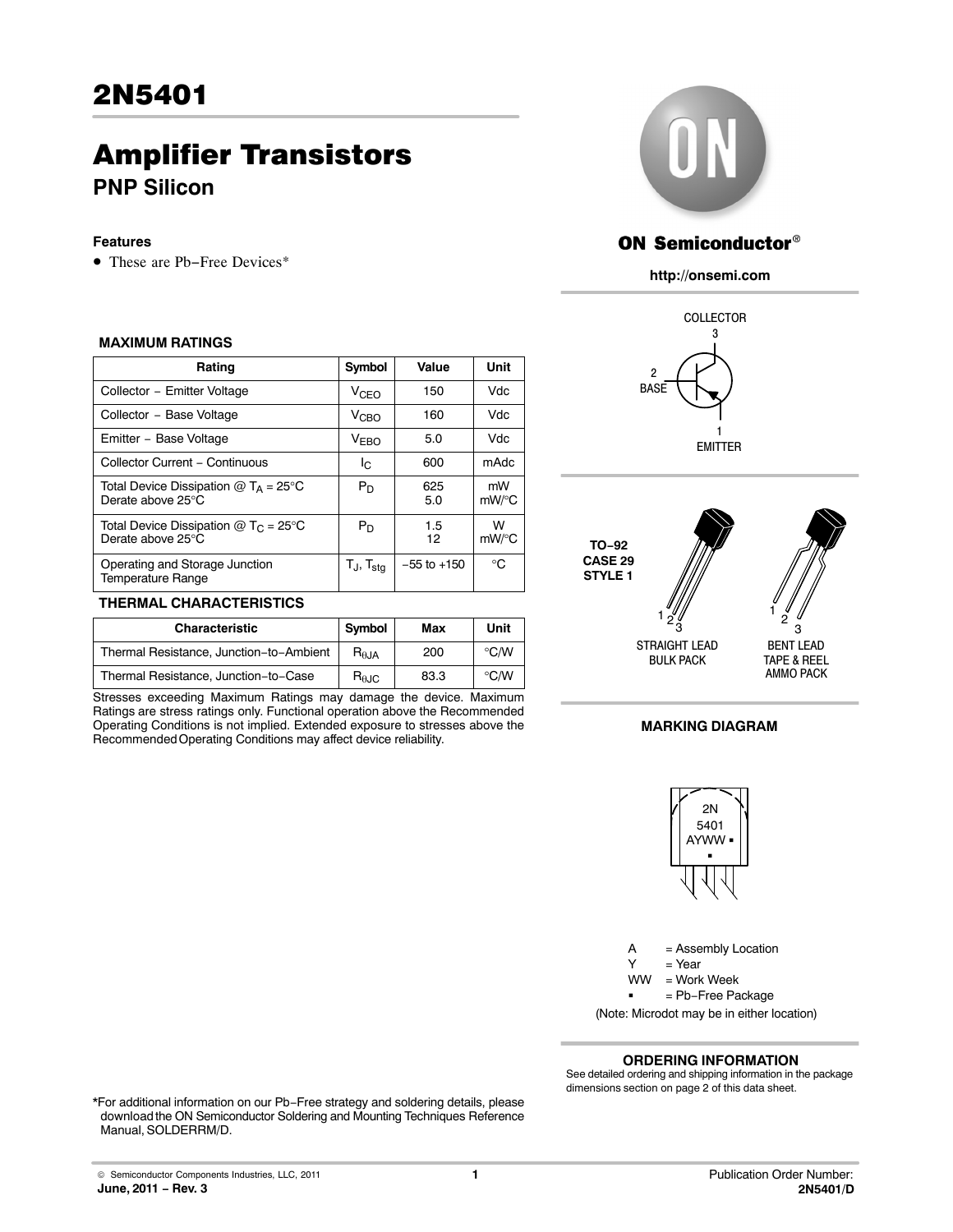#### <span id="page-1-0"></span>**ELECTRICAL CHARACTERISTICS** (T<sub>A</sub> = 25°C unless otherwise noted)

| <b>Characteristic</b>                                                                                                                                                                             | Symbol           | Min                      | Max                             | Unit         |  |
|---------------------------------------------------------------------------------------------------------------------------------------------------------------------------------------------------|------------------|--------------------------|---------------------------------|--------------|--|
| <b>OFF CHARACTERISTICS</b>                                                                                                                                                                        |                  |                          |                                 |              |  |
| Collector-Emitter Breakdown Voltage (Note 1)<br>$(I_C = 1.0 \text{ m}$ Adc, $I_B = 0$ )                                                                                                           | $V_{(BR)CEO}$    | 150                      |                                 | Vdc          |  |
| Collector-Base Breakdown Voltage<br>$(I_C = 100 \mu A d c, I_F = 0)$                                                                                                                              | $V_{(BR)CBO}$    | 160                      |                                 | Vdc          |  |
| Emitter-Base Breakdown Voltage<br>$(I_F = 10 \mu \text{Adc}, I_C = 0)$                                                                                                                            | $V_{(BR)EBO}$    | 5.0                      |                                 | Vdc          |  |
| <b>Collector Cutoff Current</b><br>$(V_{CR} = 120$ Vdc, $I_F = 0$ )<br>$(V_{CB} = 120$ Vdc, $I_F = 0$ , $T_A = 100$ °C)                                                                           | I <sub>CBO</sub> |                          | 50<br>50                        | nAdc<br>μAdc |  |
| <b>Emitter Cutoff Current</b><br>$(V_{FB} = 3.0$ Vdc, $I_C = 0$ )                                                                                                                                 | <b>EBO</b>       | $\equiv$                 | 50                              | nAdc         |  |
| <b>ON CHARACTERISTICS (Note 1)</b>                                                                                                                                                                |                  |                          |                                 |              |  |
| DC Current Gain<br>$(I_C = 1.0 \text{ m}$ Adc, $V_{CE} = 5.0 \text{ V}$ dc)<br>$(I_C = 10 \text{ m}$ Adc, $V_{CE} = 5.0 \text{ V}$ dc)<br>$(I_C = 50 \text{ m}$ Adc, $V_{CF} = 5.0 \text{ V}$ dc) | $h_{FE}$         | 50<br>60<br>50           | 240<br>$\overline{\phantom{m}}$ |              |  |
| Collector-Emitter Saturation Voltage<br>$(I_C = 10 \text{ m}$ Adc, $I_R = 1.0 \text{ m}$ Adc)<br>$(I_C = 50 \text{ m}$ Adc, $I_B = 5.0 \text{ m}$ Adc)                                            | $V_{CE(sat)}$    |                          | 0.2<br>0.5                      | Vdc          |  |
| Base-Emitter Saturation Voltage<br>$(I_C = 10 \text{ m}$ Adc, $I_B = 1.0 \text{ m}$ Adc)<br>$(I_C = 50 \text{ m}$ Adc, $I_B = 5.0 \text{ m}$ Adc)                                                 | $V_{BE(sat)}$    |                          | 1.0<br>1.0                      | Vdc          |  |
| <b>SMALL-SIGNAL CHARACTERISTICS</b>                                                                                                                                                               |                  |                          |                                 |              |  |
| Current-Gain - Bandwidth Product<br>$(I_C = 10 \text{ m}$ Adc, $V_{CE} = 10 \text{ V}$ dc, f = 100 MHz)                                                                                           | $f_T$            | 100                      | 300                             | <b>MHz</b>   |  |
| <b>Output Capacitance</b><br>$(V_{CB} = 10$ Vdc, $I_E = 0$ , f = 1.0 MHz)                                                                                                                         | $C_{\text{obo}}$ | $\overline{\phantom{0}}$ | 6.0                             | pF           |  |
| Small-Signal Current Gain<br>$(I_C = 1.0 \text{ m}$ Adc, $V_{CF} = 10 \text{ V}$ dc, f = 1.0 kHz)                                                                                                 | $h_{\text{fe}}$  | 40                       | 200                             |              |  |

1. Pulse Test: Pulse Width  $\leq 300$   $\mu$ s, Duty Cycle  $\leq 2.0\%$ .

 $(I_C = 250 \mu A$ dc,  $V_{CE} = 5.0 \text{ V}$ dc,  $R_S = 1.0 \text{ k}\Omega$ , f = 1.0 kHz)

#### **ORDERING INFORMATION**

Noise Figure

| <b>Device</b> | Package            | Shipping $^\dagger$ |
|---------------|--------------------|---------------------|
| 2N5401G       | TO-92<br>(Pb-Free) | 5000 Unit / Bulk    |
| 2N5401RLRAG   | TO-92<br>(Pb-Free) | 2000 Tape & Reel    |

NF

− 8.0

dB

†For information on tape and reel specifications, including part orientation and tape sizes, please refer to our Tape and Reel Packaging Specifications Brochure, BRD8011/D.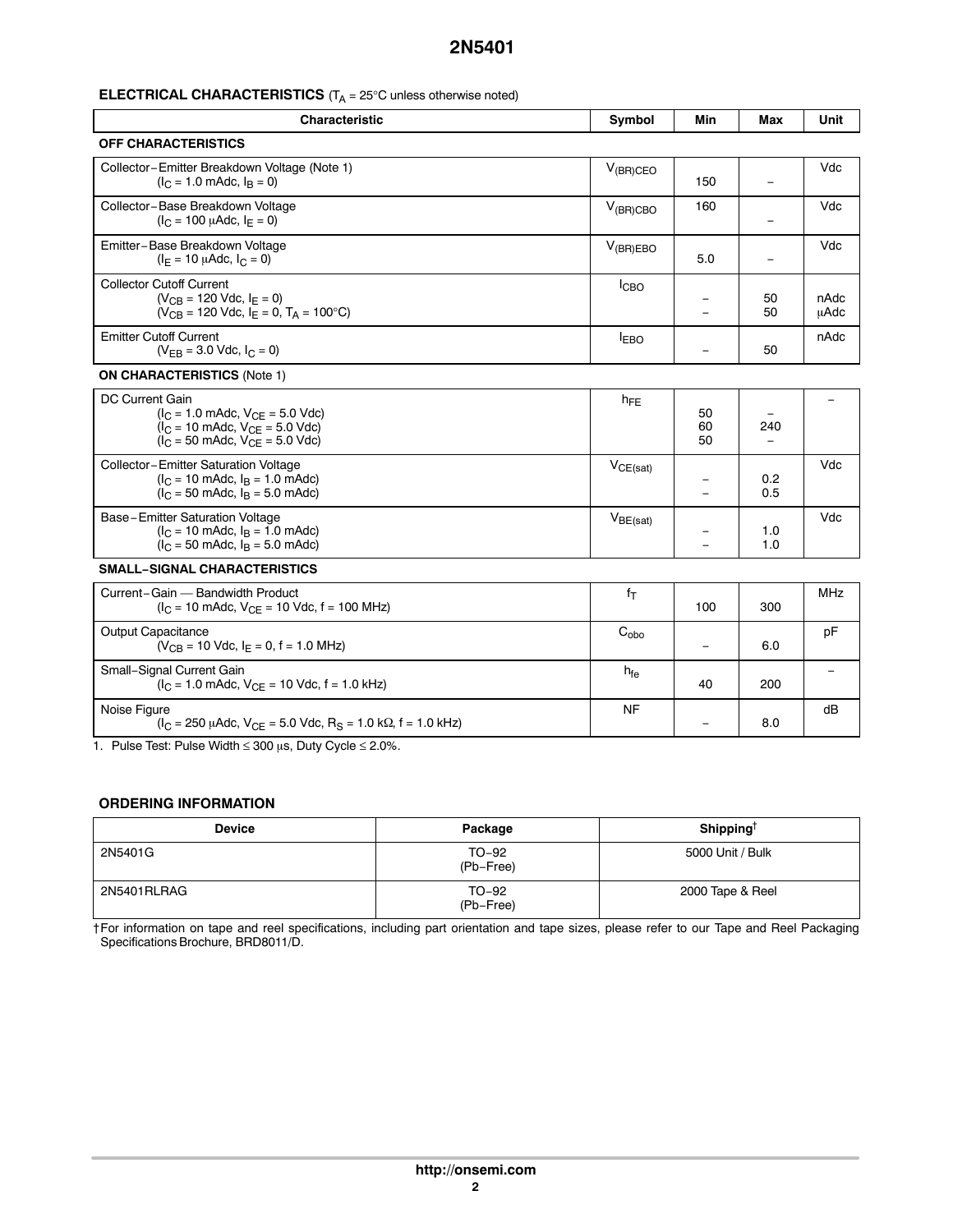





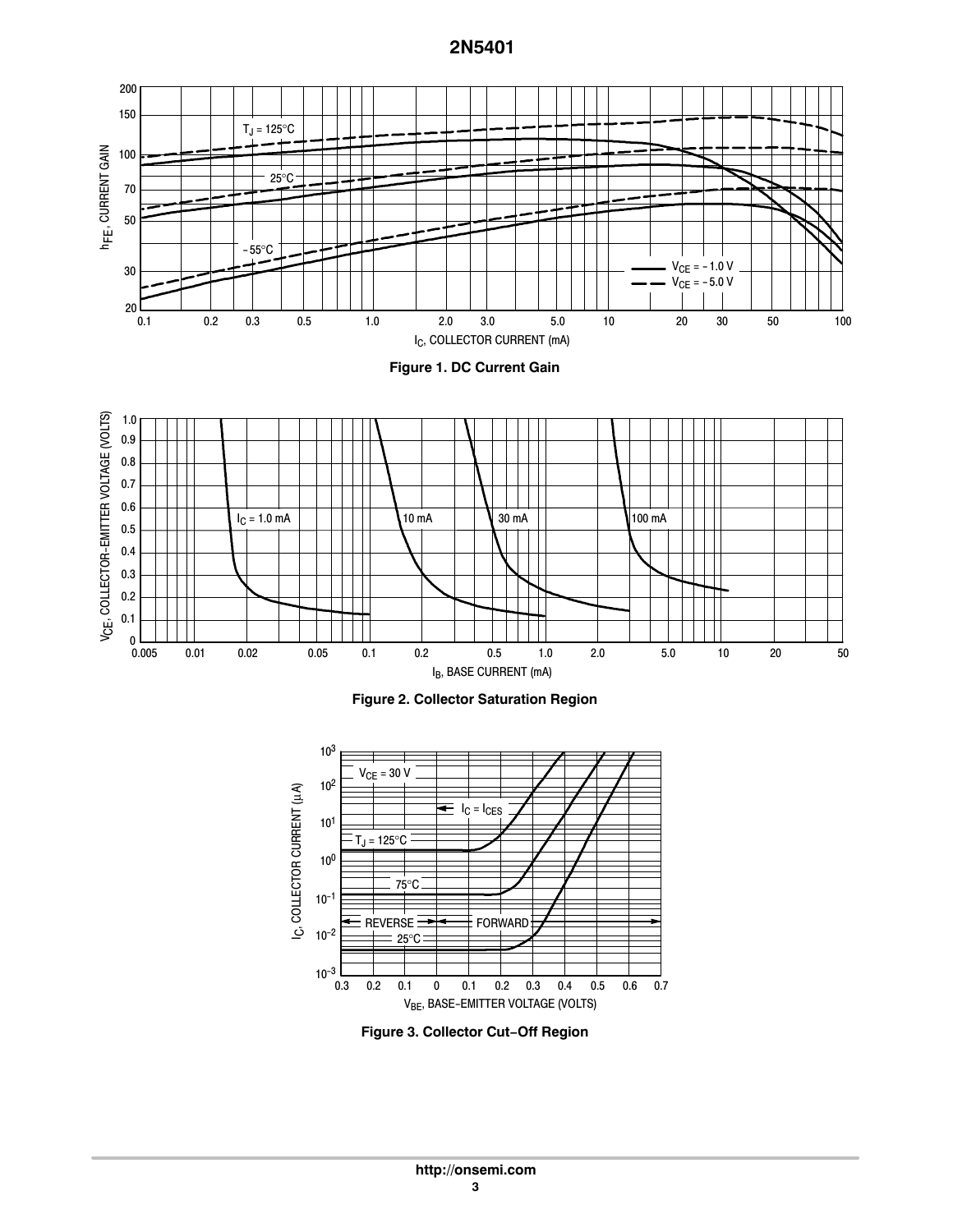